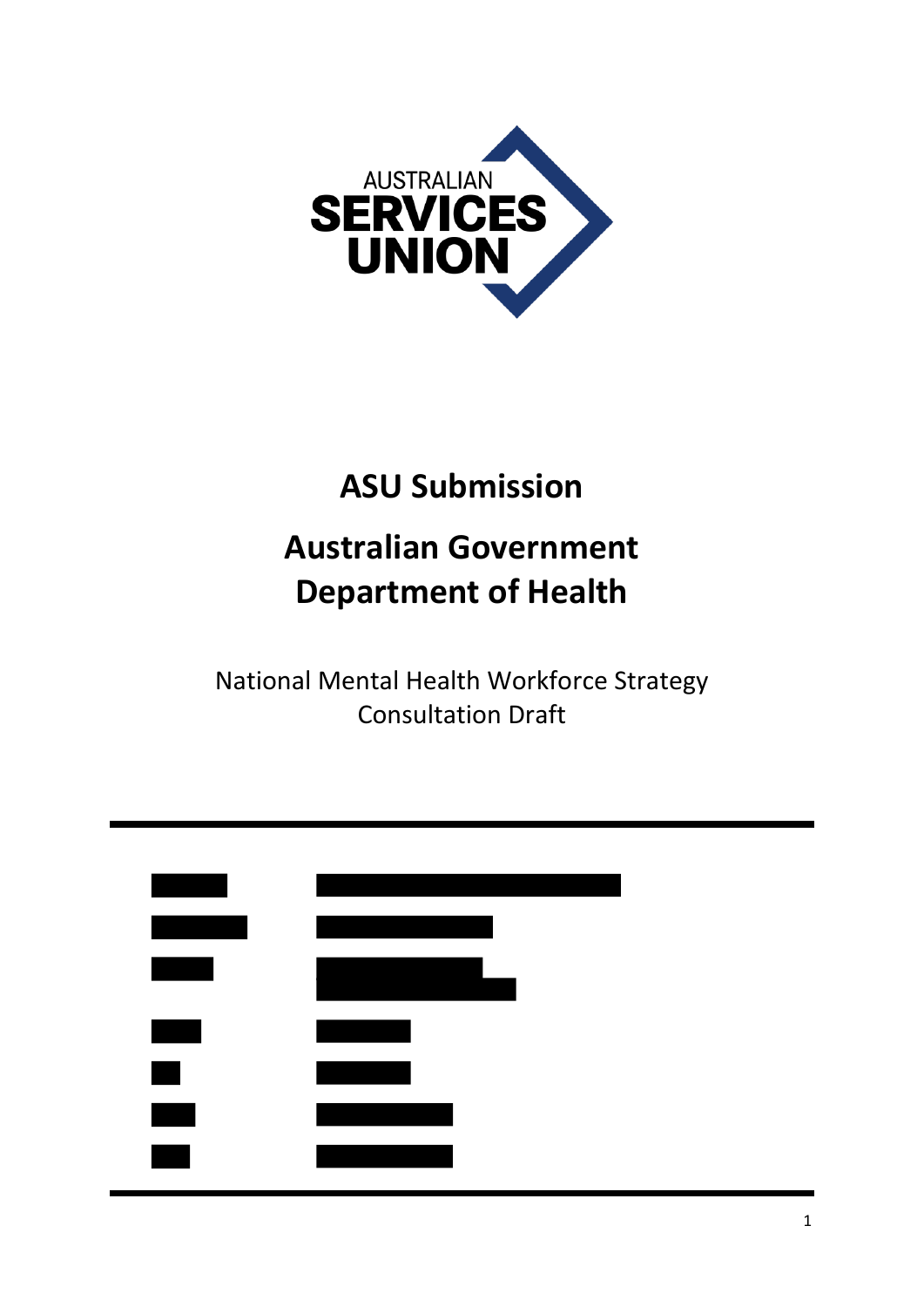# **Contents**

| Objective One - Careers in mental health are, and are recognised as, attractive  4 |
|------------------------------------------------------------------------------------|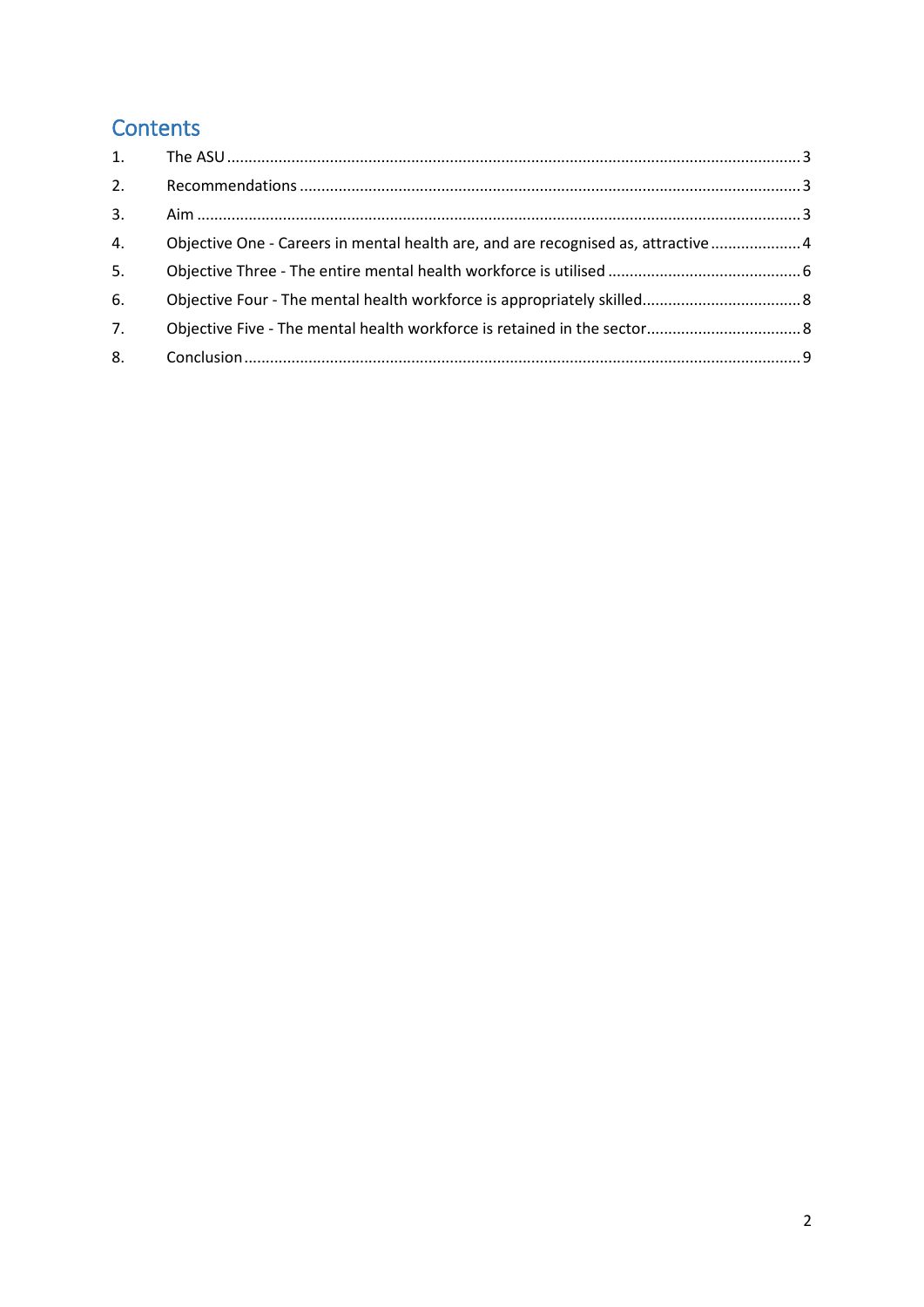## 1. The ASU

The Australian Services Union (ASU) is one of Australia's largest unions, representing approximately 135,000 members in the public and private sectors.

The ASU is the largest union of workers in the social, community and disability services sectors. Our members predominantly work in non-government, not-for-profit organisations that support people experiencing or at the risk of experiencing crisis, disadvantage, social dislocation, or marginalisation.

Of specific relevance to this consultation, the ASU represents workers in community mental health who work as: Community Support Workers, Community Mental Health Workers, Support Workers, Psychosocial Rehabilitation Workers, Lived Experience Mentors, Support Facilitators, Social Workers, and Case Managers.

The ASU commends the Australian Government on releasing the Development of the National Mental Health Workforce Strategy 2021-2031 for comment by stakeholders. The Workforce Strategy has been a long time in the making and extends ongoing work that has taken place to bolster the sector.

### 2. Recommendations

- 1. The primary type of employment offered to workers in the sector should be ongoing permanent employment, rather than short term contracts, to attract and retain an experienced workforce.
- 2. Remuneration should be fair and reflect the level of skills and experience required to perform the work to a high standard.
- 3. Training and professional development funding must be guaranteed under both mental health and NDIS systems to ensure ongoing skill development, career development and quality of services.
- 4. Short-term funding cycles and the resulting insecure funding environment are major barriers to rebuilding a stable, skilled, specialist mental health workforce. The replacement of short term funding cycles with ongoing funding should be a major priority. It should be a condition of funding contracts that employers provide their employees with permanent ongoing employment.
- 5. The attraction and retention challenges faced by the mental health sector are not issues of 'perception' that cannot simply be addressed by marketing campaigns about the attractiveness of the sector or by better exposure to the sector during education and training but are inextricably linked to the low wages and lack of secure work offered in the sector.

## 3. Aim

Unions should be recognised as stakeholders with a role to play in the mental healthcare workforce. As the representative of the workforce, the ASU is able to draw on the experience of our members employed in the mental health workforce. Our members hold a unique position: they not only support and care for the most vulnerable members of society, but are also advocates for their rights and aspirations. The ASU is committed to ongoing engagement and input with the Australian Government on the National Mental Health Workforce Strategy.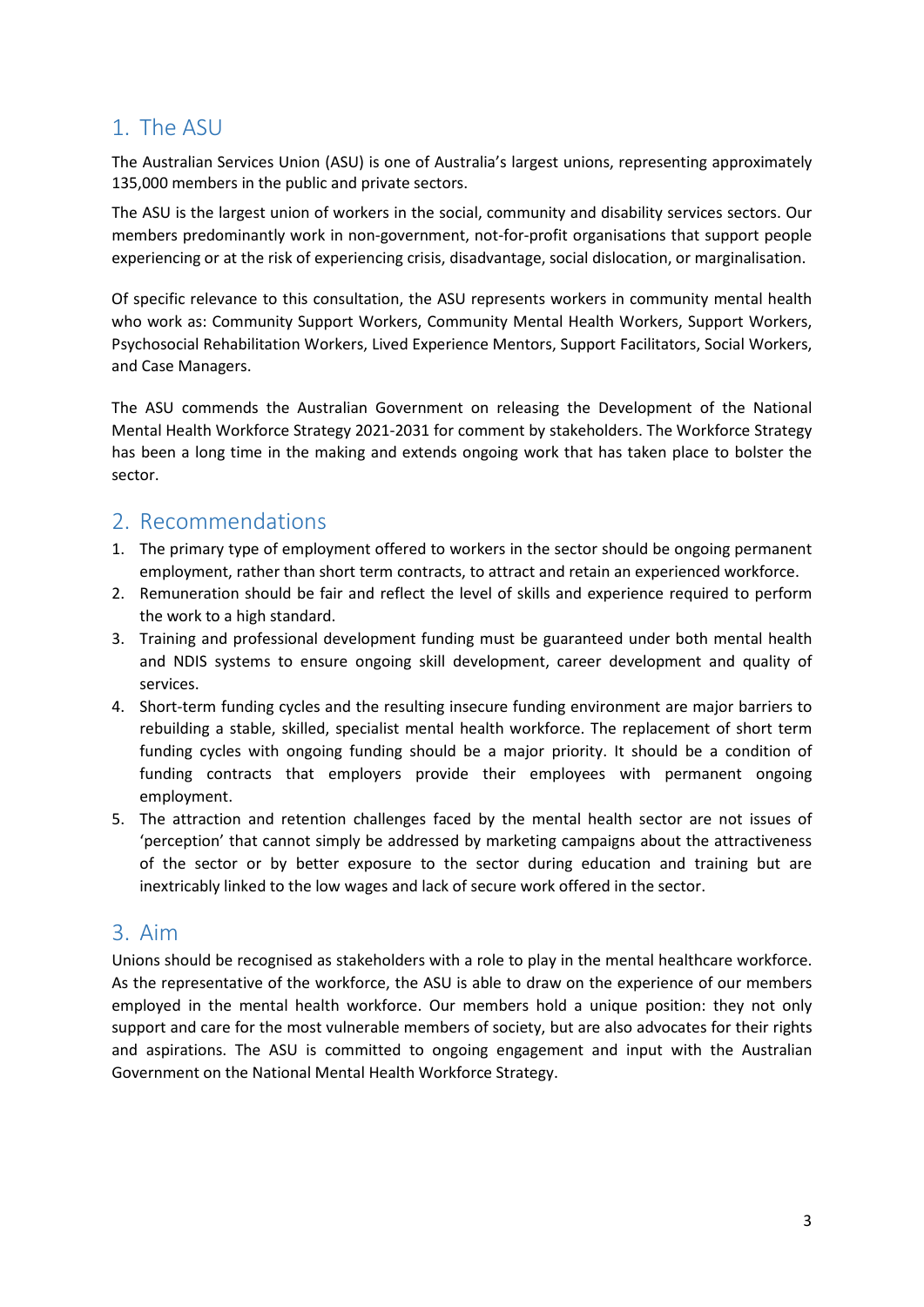# 4. Objective One - Careers in mental health are, and are recognised as, attractive

The psychosocial sector clearly plays a valuable role in a strong, prevention-focused mental health system. Attracting and retaining the workforce within the psychosocial sector is important, given the relationship between a skilled mental health workforce and quality mental health services delivery.

'Attractiveness' isn't simply a matter of perception, it's about the actual jobs in the industry. Workers with skills follow the money and conditions. Vacancies will not be filled if the wages and conditions on offer are worse than those offered in other sectors.

Priority Area 1.1 and Action 1.1.1 need to be clear about what needs to change to make mental health an attractive career.

In deciding whether a job is attractive, a worker will have an eye not just on the current wage, but also on where the job is likely to take them in the foreseeable future. While wages contribute to attractiveness of an industry or role there are other important factors that impact attractiveness. These include:

- training and skills development;
- the non-financial attractions of the job, including: flexible work hours, job security, opportunities for overtime at the choice of the worker, access to supervision, whether there is a culture of long hours of unpaid work and whether work is expected in unsociable hours.
- the prospect of advancement in terms of career development and progression. This is a particularly acute issue for those in the lived experience workforce, where these opportunities are rare; and
- funding security, which ties in with job security.

The attractiveness of the sector is severely limited by its funding arrangements. The NDIS pricing model and other pricing arrangements need to properly reflect the real cost of quality mental health support, including:

- appropriate wages and conditions for the workforce and that reflects the complexity of the work they perform;
- secure jobs, not just short term casual work;
- career paths for mental health workers;
- team approaches and good quality supervision, including clinical supervision;
- specific mental health service provisions such as: case management, training, debriefing, and documentation of care plans; and
- stability of the workforce to ensure consistency for people experiencing psychosocial disability.

#### **Funding arrangements constrain wage growth and professional development**

A survey conducted by the ASU of mental health workers found that 47% of respondents reported they were looking to leave the mental health sector within the next five years. The main reason they indicated they intended to leave was the change to funding (such as the NDIS), with many citing they are able to get better pay and conditions working elsewhere.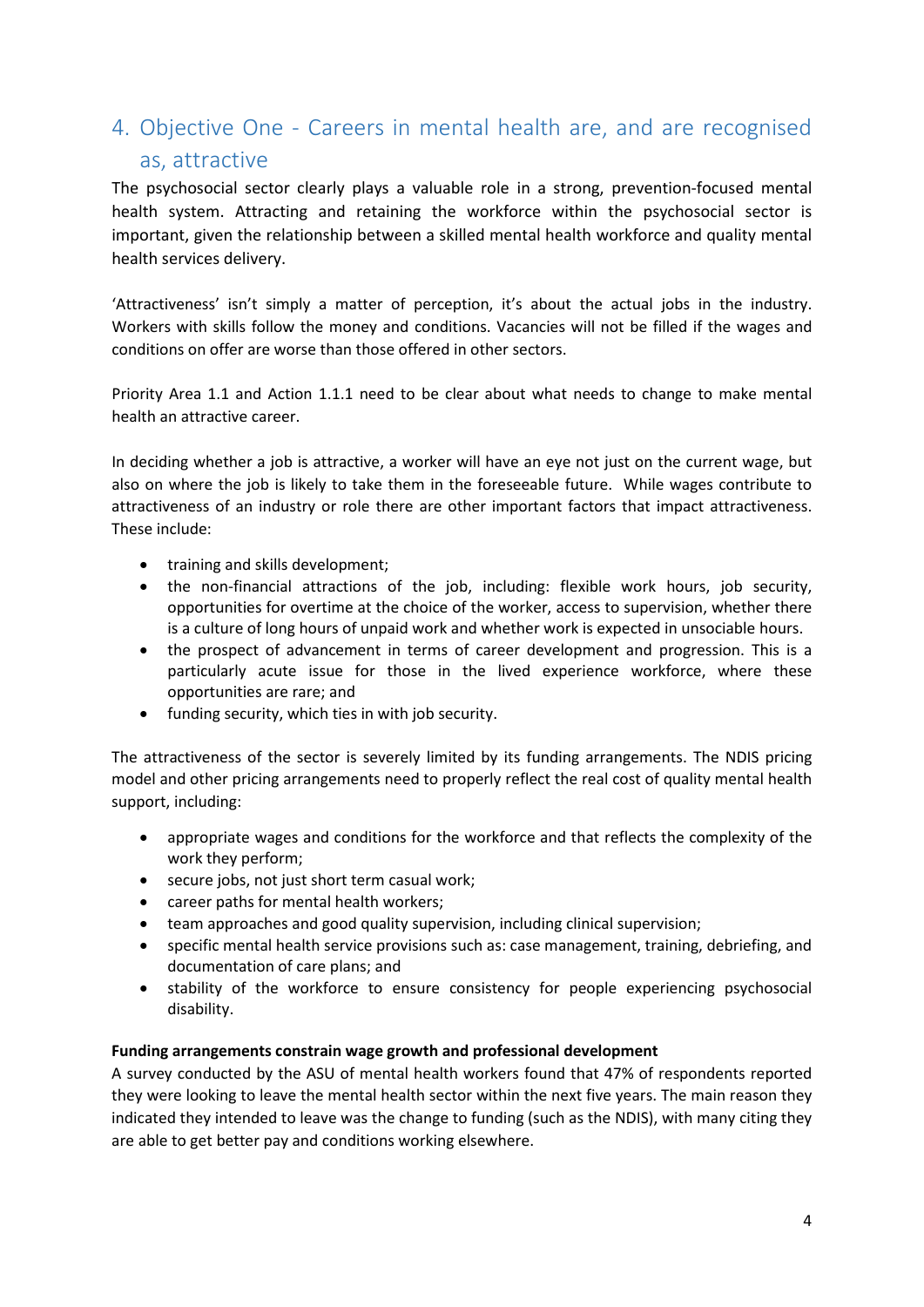Significant growth in sectors such as family violence, disability and aged care mean competition for workers is fierce. Until funding is set by reference to the classifications of skilled professionals, the industry will be unable to retain and most importantly attract experienced skilled mental health workers that are able to engage in the complex cognitive behavioural interventions required by mental health clients.

Work in community managed mental health is remunerated poorly when compared with comparable roles in the clinical sector.<sup>1</sup> Agencies are unable to offer higher wages and non-cash incentives are used to attract and retain staff due to funding constraints. ASU members have made it clear that fair remuneration matters. The sector cannot assume that this workforce will accept substandard pay and conditions because they value they find in their work.

Particular issues arise at the intersection between funding, Award rates and wages. Many mental health workers are only paid minimum Equal Remuneration Order ('**ERO**') rates under the Social, Community, Home Care and Disability Services Award (SCHADS) because funding is tied directly to those rates of pay. These rates are intended to be a minimum safety net, not the actual rates that prevail in the industry.

In particular, the introduction of the National Disability Insurance Scheme (NDIS) has entrenched minimum rates of pay as the standard for wages in the sector. This is because employers cannot charge participants more than the National Disability Insurance Agency price-cap, which is calculated based on minimum wage rate assumptions.

Additionally, the assumptions underpinning funding for wages in the NDIS are often wrong. For example, entry level employees in mental health tend to perform work that aligns with level 3 or 4 in the SCHADS Award, but NDIS pricing assumes support workers are employed at level 2.3 of the SCHADS Award.

Funding provided often does not match the full costs of service delivery and workforce development is not always included as a component of service funding. For example, NDIS direct mental health support pricing does not account for the significant professional development and training required to by the sector. The inadequate funding means it is not financially viable for service providers to offer sufficient professional supervision and training.

The low remuneration on offer for mental health workers under the NDIS mean that many skilled and experienced psychosocial workers would not consider a role in the NDIS at all. Our survey showed that many highly qualified and skilled ASU members have left the NDIS workforce in recent years.

#### **Short term funding cycles & Insecure work**

 $\overline{a}$ 

Short term funding cycles for many mental health providers means short-term employment contracts are common. Many employers engage employees on fixed-term contracts tied to funding arrangements. This means employees have little certainty about their ongoing employment in the sector or what pay and conditions will apply to their job over the long term. This means skilledworkers are less likely to consider building a career in the mental health sector.

<sup>&</sup>lt;sup>1</sup> Victoria Department of Health, Shaping the future: The Victorian mental health workforce strategy: final report [Available at:] https://trove.nla.gov.au/work/172920453?q&versionId=188494997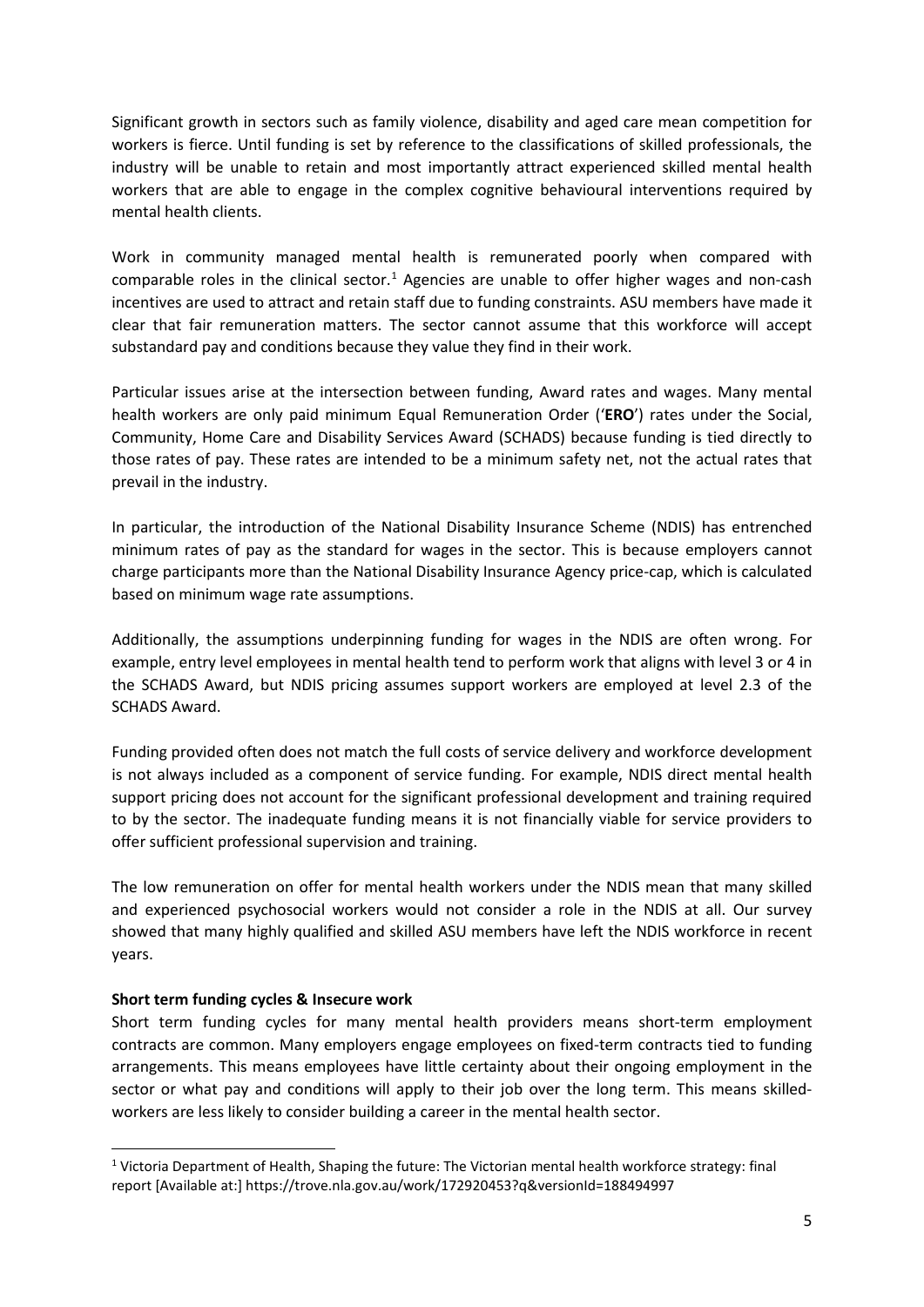Longer-term funding cycles and contractual obligations on employers to provide permanent employment wherever possible will be vital for attracting and retaining experienced workers in future. We believe a minimum funding cycle of five years should be established, as per the Productivity Commissions recommendation in their 2020 Mental Health Inquiry Report<sup>2</sup>.

Workforce planning should acknowledge and address the way funding models and sector instability undermine stability of employment in the sector, which in turn impacts on service quality for consumers.

#### **Work environment**

 $\overline{a}$ 

Skilled and experienced mental health workers know they need a supportive work environment in order to deliver high quality services. They will avoid roles where insufficient work resources or poor management structures constrain the quality of their work. ASU research shows that regular professional supervision, informal team support and quality managerial relationships offset the potential for stress and burnout. Supportive line managers and available professional supervision are also vital to mental health workers wellbeing along with workforce training and professional development.

#### **Workforce training and professional development**

Mental health workers require competency in a range of areas, including: mental illness presentations, alcohol and drug use, suicide intervention, trauma informed care, motivational interviewing, goal setting and monitoring, responding to family violence and family inclusive practice. These skills cannot be developed without adequate time and financial support allocated for professional development and training. There are risks to service quality if staff are conducting psychosocial work in the community without sufficient training or support.

ASU members often highlight the importance of training in improving the quality of service they could provide. On-the-job training and development is particularly important, given that many workers in the sector do not have university qualifications. For example, many peer workers rely on their lived experience. However, the quality and quantity of training in the sector currently varies widely. The lack of enforceable or regulated qualification and training standards means workers have inconsistent access to ongoing training and professional development opportunities, and consumers are supported by inconsistently trained staff.

### 5. Objective Three - The entire mental health workforce is utilised

We fully support the Priority Areas for Lived Experience (Peer) Workers & Psychosocial Support Workers.

The Strategy should also involve a clear plan to grow the psychosocial support workforce over time, to make clear it is a career path worth embarking on. Consideration should be given to immediate interim funding to boost existing mental health programs, such as the Early Intervention Psychosocial Support Response program in Victoria.

<sup>&</sup>lt;sup>2</sup> Productivity Commission Inquiry Report, Mental Health [Available at:]

https://www.pc.gov.au/inquiries/completed/mental-health/report/mental-health-volume1.pdf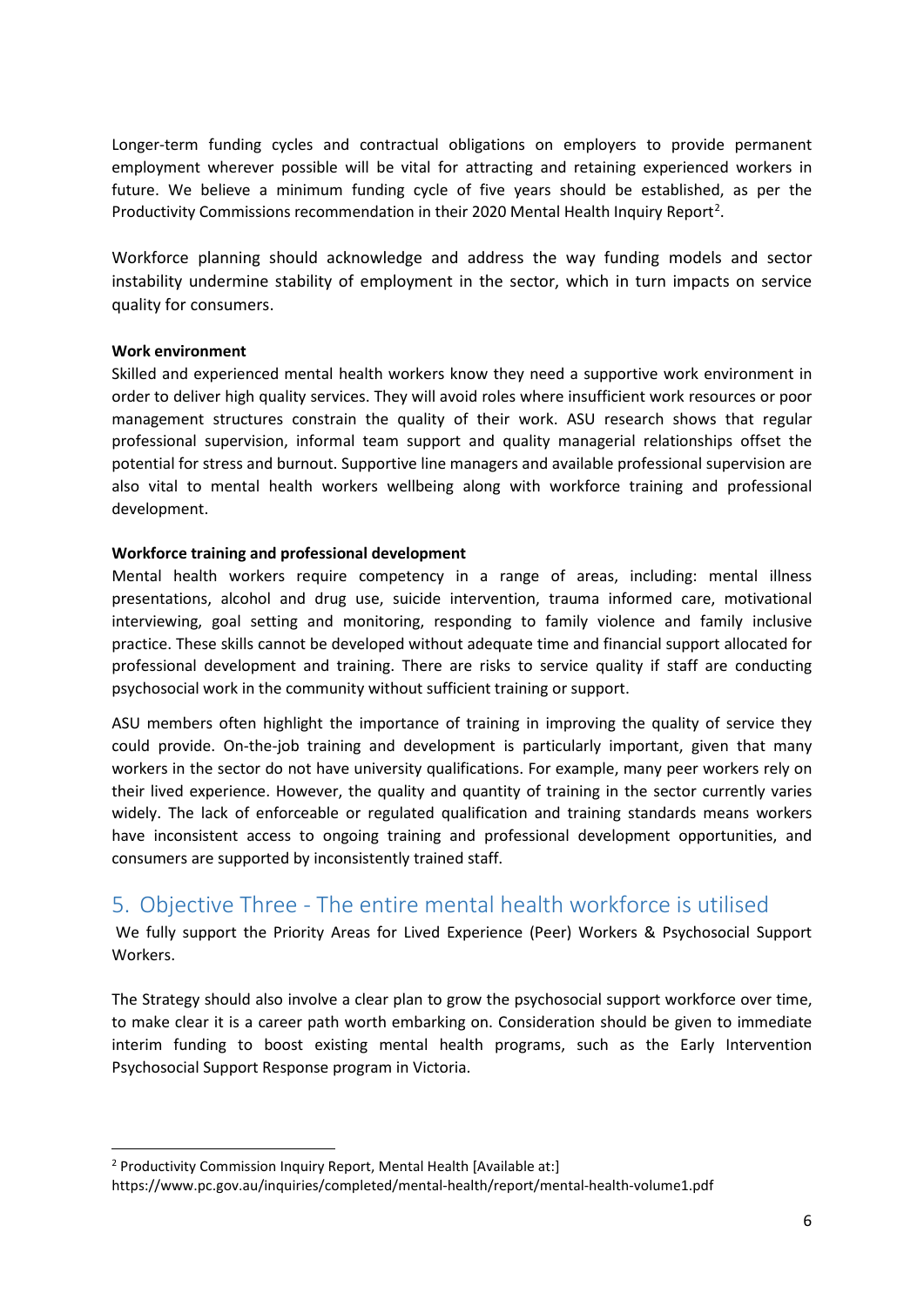The psychosocial support workforce operates on model based on prevention, early intervention and recovery. This is based on a holistic view of a person and not just their symptoms. It is predicated on the belief that mental illness can be prevented and that people can eventually recover. The intention is to intervene in the early stages of mental illness to prevent or reduce the progress of mental illness and then to support the person to recover from the mental illness.

The recovery model of mental illness is very different from the concepts that underpin the NDIS. The purpose of NDIS supports is not to help a person with a disability 'recover', but to assist them to overcome the social barriers that prevent from fully engaging in life. To access the NDIS, a person with a disability must present evidence that their disability is 'permanent and significant'. This is obviously at odds with a mental health model based on recovery.

If appropriately funded, the psychosocial support workforce could be a person's first and last stop for treatment for their mental illness. The over-reliance on NDIS funding limits the capability of the psychosocial sector to implement the recovery model.

In the NDIS, individualised funding means there is little money for non-client-facing activity such as supervision, team building, and training. This means that employees working in block-funded programs receive more training, team building activities and supervision/debriefing than their colleagues in individually-funded programs. Without these activities, the psychosocial support workforce cannot achieve its full potential.

Our members report some experienced larger mental health organisations are opting out of the NDIS because the task-based disability support model does not align, philosophically, with the organisation's recovery- and strength-based, community engagement model.

Effectively increasing funding and accessibility can ensure more people's mental health is supported holistically and in the community, decreasing the need for more restrictive, expensive clinical and acute services.

Work should be done to establish what core capabilities are required for the provision of high quality psychosocial support, and funding provided to develop training programs to be made available to all workers in the sector.

The government should also introduce a staged process for the introduction of mandatory qualifications (social work or equivalent degree) for specialist psychosocial support staff, to ensure that the necessary expansion of these services does not result in a reduction in service quality. A process for the recognition of current competencies should be established for the existing workforce.

The Strategy should be strengthened to ensure that wages reflect the complexities of the employee's responsibilities and duties. Our members report there are large numbers of employers who deliberately under-classify positions by manipulating position descriptions to exploit ambiguity in the SCHDS Award classification structure. Employers create roles where tertiary qualifications are 'desirable' (as opposed to 'necessary') but only hire tertiary qualification employees. This is a significant cost-saving to employers, who gain the benefit of highly skilled and productive employees at a lower rate of pay. The simple solution to this problem is to require funders to prescribe minimum classification levels for each type of work covered by a funding contract.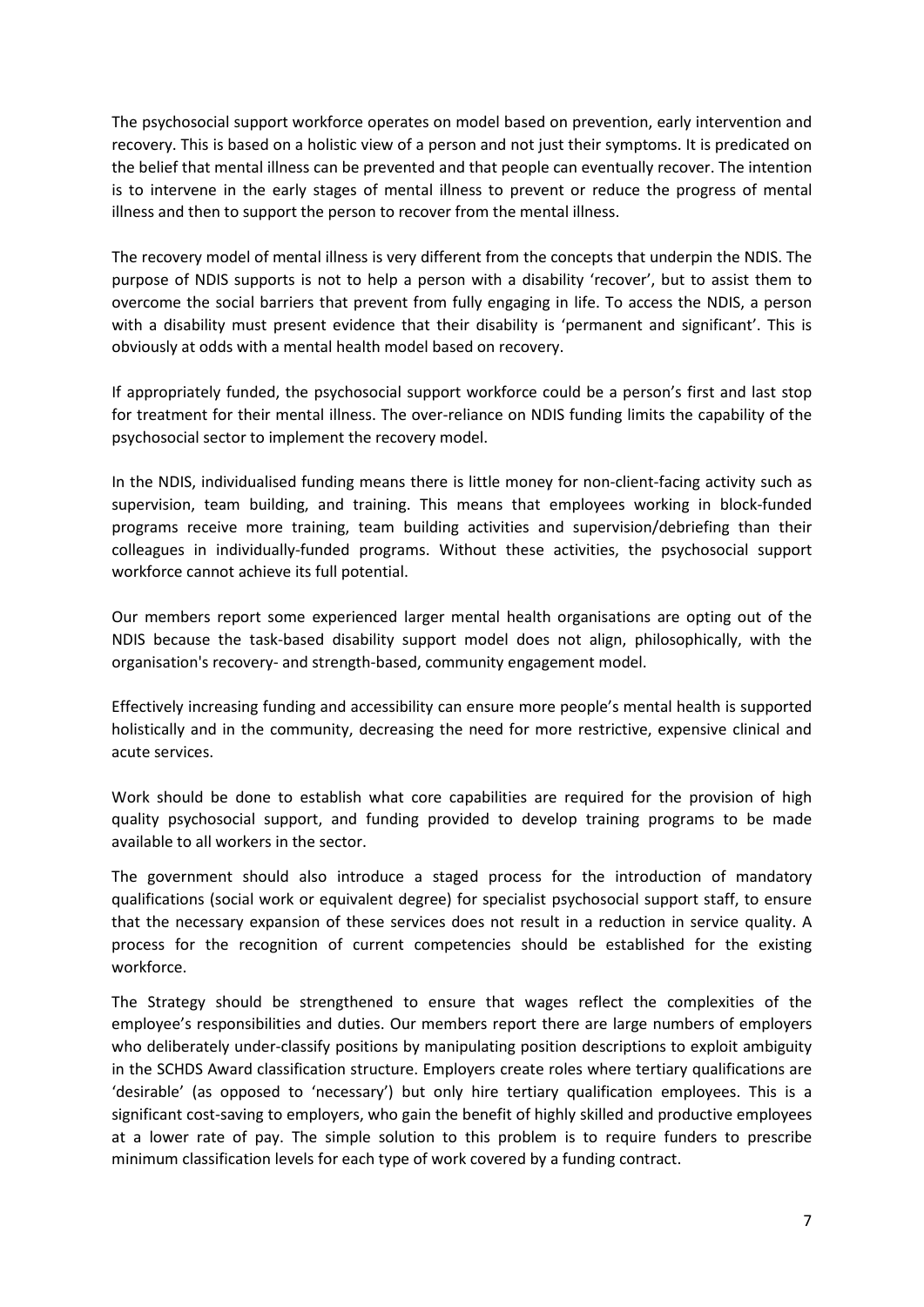## 6. Objective Four - The mental health workforce is appropriately skilled

We wholeheartedly agree it is important to ensure the broader mental health workforces have the knowledge and skills to support people experiencing mental distress. There is great value in the overlap of roles of psychosocial and community based mental health support.

Whether it be external stakeholders such as neighbourhood centres, psychologists, alcohol and drug services or diabetes clinics, physiotherapists and osteopaths. The potential enhancement of the allied health workforce and the ability to provide multi-faceted solutions and understanding will ensure quality service for mental health consumers. It is important to ensure people with mental health issues have access to safe and inclusive services across all domains.

Additionally, we believe the broader mental health workforces could be a source of new workers for the sector as overtime they will gain the knowledge, experience and tools to effectively treat mental illness and this may ignite a new career path.

A particular focus on workforce development and training is important to ensure that all workers have the skills and qualifications necessary to provide safe, effective, trauma informed and recoveryoriented care.

The Strategy acknowledges the importance of strengthening skills of the existing and future mental health workforce. It is important workers do not bear the brunt for costs associated with additional training and education required as part of their roles. Our members often cite costs for training and/or education as a barrier. The cost of training can include: course fees, any foregone income from reduced hours of work and time traveling to classes along with the direct cost of that travel.

We believe Priority Area 4.4 should be linked to Priority 5.4 as they are inter-related. We support both priorities.

In addition, the Strategy should be strengthened by making the standardisation of professional development a priority for the plan and developing a mechanism to recognise on-the-job training when moving between employers. Our members have told us that employers have rejected training delivered by a similar organisation or a perceived inferior training provider. This is wasteful and unfair to employees.

# 7. Objective Five - The mental health workforce is retained in the sector

Many of the priorities and actions listed under retention are also what makes a job attractive, i.e. employment conditions, supervision, professional development, career progression, employment security. The Strategy would be strengthened if these critical measures were clearly identified upfront in Priority One as attraction pieces as well.

Retention of the Mental Health workforce also requires a workforce plan that looks at the community sector as a whole. Any workforce attraction and retention proposal that operates solely at the expense of other parts of the sector (alcohol and other drug treatment, housing and homelessness, family violence etc.) is doomed to fail.